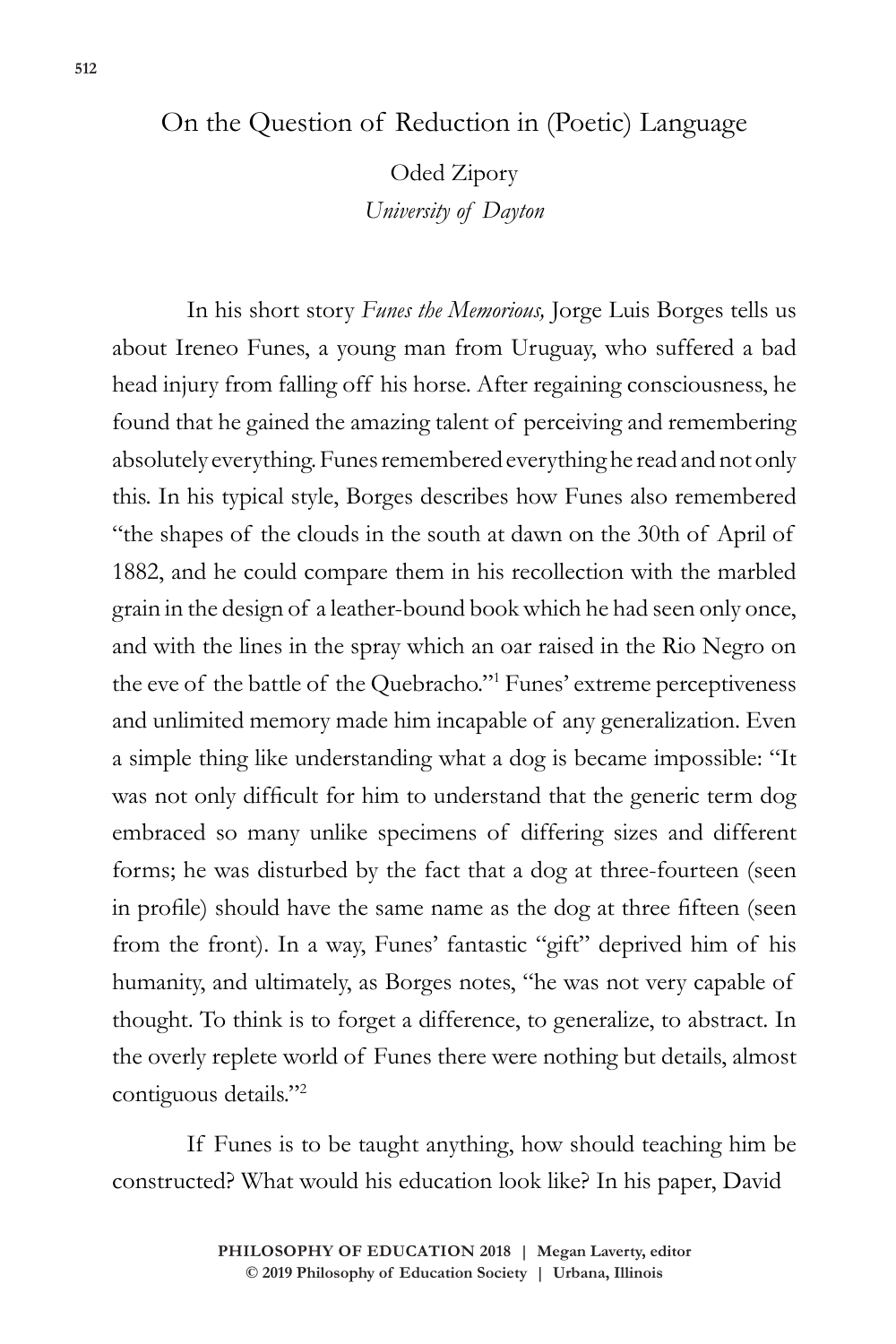Lewin offers us a clear and thoughtful answer to these questions that addresses, of course, not only Funes' hypothetical education but an irreducible aspect of education and teaching in general. For Lewin, education is "productively and intrinsically reductive." He offers the useful concept of pedagogical reduction, defined as an intentional move undertaken by an educator in which facts or pieces of knowledge are selected, simplified and generalized in order to help students learn (pedagogical reductions are also the outcomes of such a process. The textbook is created through reduction and is in itself one). Contrary to some claims of progressive educators, Lewin convincingly asserts that pedagogical reduction is unavoidable as it is "intrinsic to the educational process." The teacher, faced with the challenge of mediating complex ideas to children must choose certain facts, episodes or concepts that are exemplary of said ideas and that could be understood by the students. Some reduction of the amount and of the complexity of possible knowledge is necessary. Lewin further complicates this picture by trying to see what makes a reduction appropriate – that is, which reductions can indeed lead to better learning. He highlights the fact that a "good" reduction is actually an expansion, in which the detail learned is expanded towards a general principle. Lewin also warns us that reductions might be reified, and wrongfully conceived as truths themselves, instead of the pedagogical tools which they are. As a sort of immunity to this reification, he suggests the logic of poetic, metaphorical and religious discourse, in which poetic language, by pointing to that which is beyond direct literal expression and by trying "to say the unsayable," energizes the educational process and draws together the particular and the universal.

In my brief two comments, I wish to shed more light on the relation between pedagogical reduction and poetic language. My first comment addresses what I believe to be a pedagogical reduction taken by Lewin himself. In order to explain the general principle of pedagog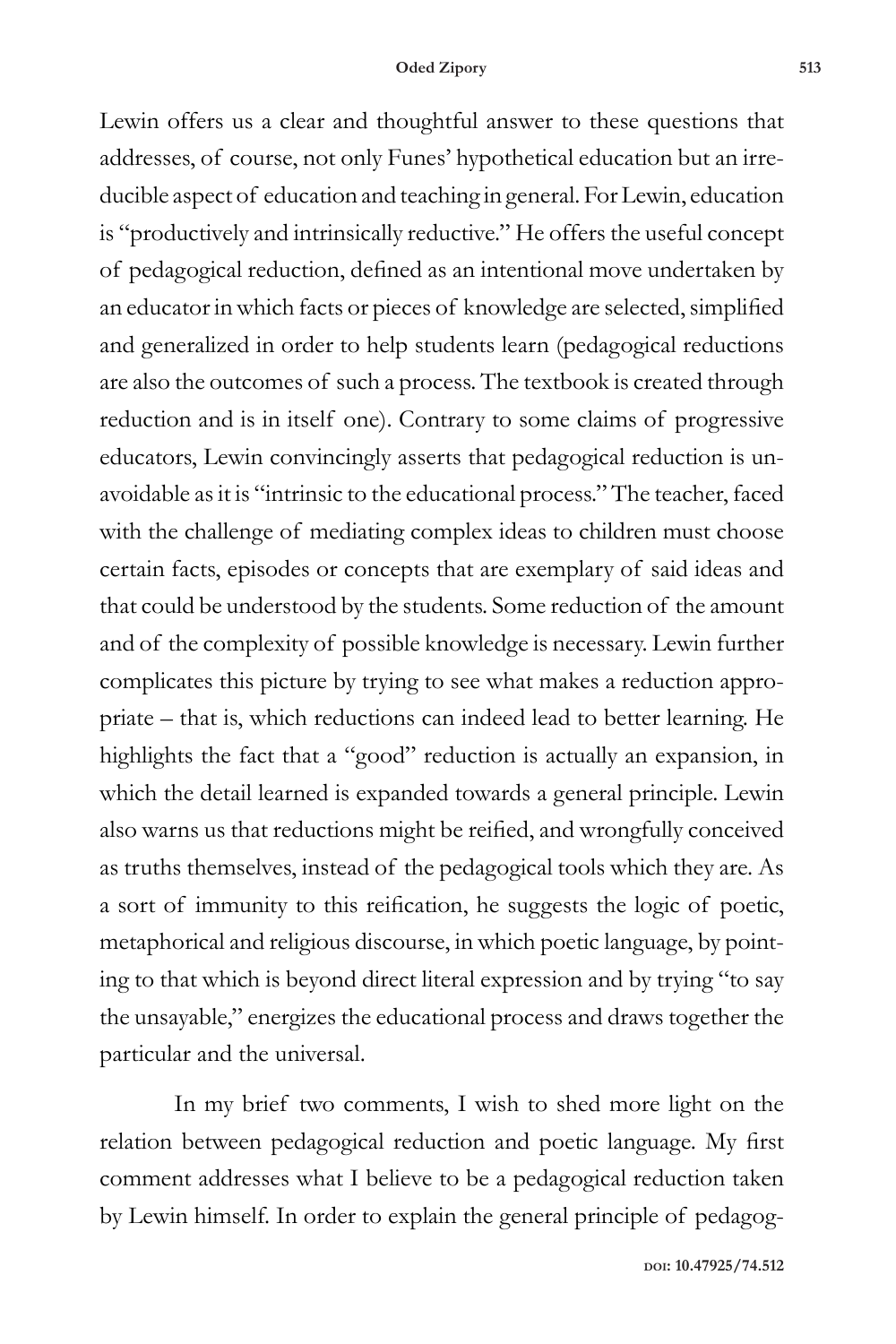ical reduction, history teaching is taken by Lewin as the most effective example. Indeed, the history teacher (or the textbook) has no choice but to pick certain events and present them simply enough so that they could be understood. Wishing to teach the principles of democracy, for example, the teacher will choose to discuss ancient Athens or the revolutions of late 18th century. Only after these reduced objects have been learned, the teacher can, and should, point to the limits of his reductions and complicate the historical picture drawn before the students. In a way, history teaching is paradigmatic to Lewin's argument about the necessity of reductions in education. However, not all disciplines and subject matters require reductions in the same way. Addressing the question of reduction from the point of view of language education, to take another example, would suggest something quite different. When learning a language, reductions are not very useful. In fact, the most effective way to learn a new language is to be immersed in it with as less mediations and simplifications as possible. Sure, some reductions in the teaching of language are important. The language teacher will reduce a grammatical principle into a set of examples aligned from the simplest to the more complex, and when teaching basic literacy some letters will be chosen over others. However, I believe we would not be in the wrong to say that most grammatical rules, certainly the more important ones, are not learned through reduction but through unmediated immersion in the language. And also the teaching of literacy does require certain reductions at first, very quickly they are cast aside in favor of a less reductive approach to texts. The necessity of pedagogical rehearsal, which Lewin, following Mollenhauer, sees as close to reduction, is also questioned in language education. Speaking, listening, reading or writing in a second language in the classroom is simply not that different from doing it in real life. It is perhaps less effective for learning.

My goal in bringing up the question of reduction in language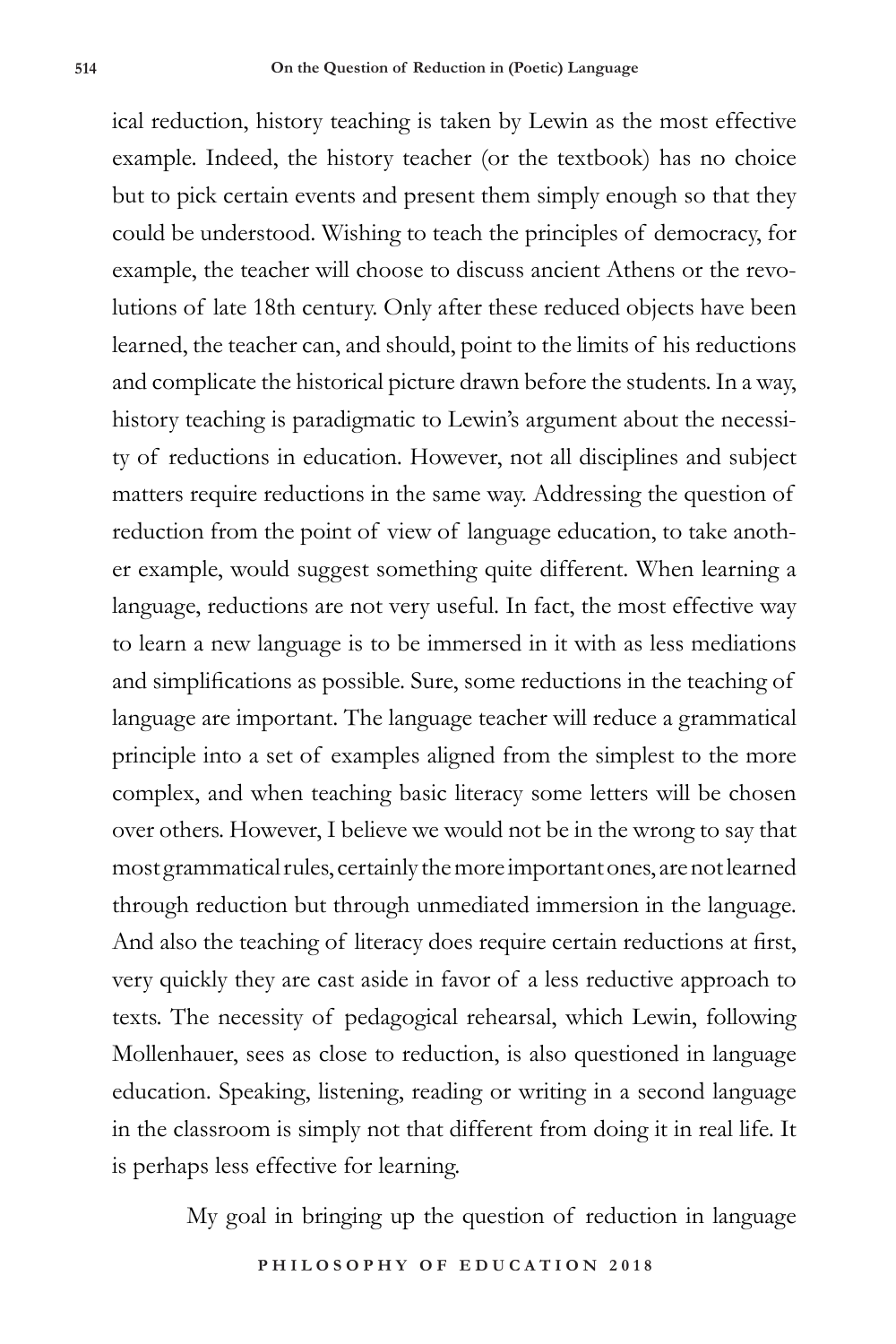## **Oded Zipory 515**

education is not to undermine Lewin's argument. On the contrary, like Lewin, I believe that it is exactly the poetic aspects of language education that make it less in need of reduction or at least require a reduction of a more subtle kind than other disciplines. I will soon say more about it.

My second comment concerns the power embedded in reduction, specifically in the practice that Lewin refers to as the "give and take of reductions" – point to the limits of the textbook, raise questions about the validity of what has just been learned, offer new approaches to knowledge, and in in general "the teacher must know how and when to complicate the pedagogical reduction." While certainly necessary, this complication by the teacher is not free from its own problematics, which in my view is best articulated by Jacques Rancière in *The Ignorant School*master.<sup>3</sup> Rancière claims that explication leads to a stultifying education as it does not enlarge students' ability to understand (the text or the world) but rather reinforces their intellectual incapacity and their dependence on the mediation or reduction done by the teacher (or the textbook). Once reduction is enacted by the teacher, it must later be replaced with another, more complex one, and the inequality between teacher and student, the same one that education was supposed to reduce or eliminate, is in fact perpetuated. Hierarchy in understanding is solidified.

Without getting in detail into Rancière's suggested alternative, I would like to conclude with the role he attributes to the poetic, found also in Lewin's argument as a necessary complication of and addition to the pedagogical reduction. For Rancière, "the impossibility of our saying the truth, even when we feel it, makes us speak as poets, makes us tell the story of our mind's adventures and verify that they are understood by other adventurers, makes us communicate our feelings and see them shared by other feeling beings." In a way, then, language is always poetic. Speaking, and we can add – teaching, is not about a direct representation